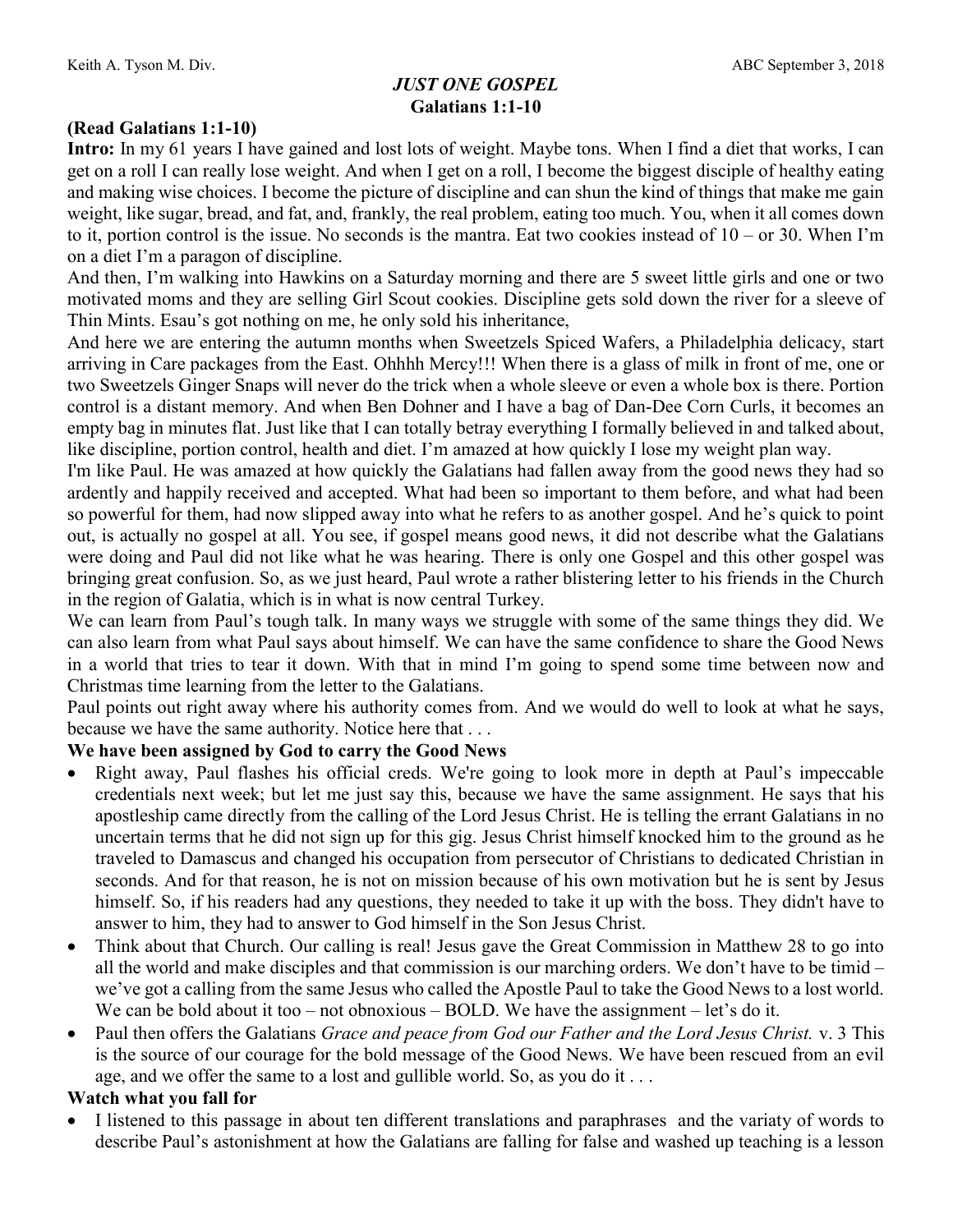in incredulity. Paul is blown away. He'd have never thunk these Christians, of all people, would be so quick to throw it all away.

- Well, incredulous or not, Paul was dealing with human nature, and maybe he shouldn't have been so surprised. Humans are fickle. What was popular last year for back-to-school fashions is so out of style for this year. What was all the rage last week is a distant memory this week. What causes a furor on the news today will be a mere blip by tomorrow. We have short attention spans and in the information age they are getting even shorter. The truth is, the Good News isn't a fad – it is timeless and necessary for a lost humanity.
- Paul was frustrated by the fact that the freedom he preached was being diluted with the bondage Jesus had died on the Cross to deliver us from. Specifically, people had come with a message that the old Jewish works religion was necessary for Christ Followers. We will talk much more extensively about this over the next several months, but suffice it to say here, Paul was blown away at how rapidly a free people, covered by grace, had stepped back into the prison of working for their salvation.
- And we need to be careful ourselves. Think about how difficult we make the Christian walk. We have struggled over throughout history as Brethren in Christ with falling into a trap of dos and don'ts. It was right down to how we dressed and cut our hair. Thank God those days are gone. We don't have a dress code anymore, but maybe some teaching on modesty would be in order.
- Yes, grace and peace are wonderful but do we extend it at the expense of holiness? It's a fine line and Bible is our guide. So, watch what you fall for. Just because something is accepted in society doesn't mean it is acceptable practice or belief for a Christ Follower who knows his/her Bible. Watch what you fall for because . . .

### The consequences are grave

- Paul says that false teachers should be *under God's curse* (vv 8 and 9). Yes, he's ticked. And he uses very strong language to make his point. But should we not be angry when people are led astray? Jesus had children surrounding him when he said "If anyone causes one of these little ones—those who believe in me—to stumble, it would be better for them to have a large millstone hung around their neck and to be drowned in the depths of the sea." Matthew 18:6. The penalty for leading people astray is not inconsequential. The responsibility I have as a preacher when I get up here on Sunday morning is monumental. To make sure that I preach the truth and the whole truth is a heavy burden. James laid it on the line for me when he wrote *Not many of you should become teachers, my fellow believers, because you* know that we who teach will be judged more strictly. James 3:1. That's why I cringe when I hear preachers twisting biblical teaching on any number of things including prosperity and sexuality. The responsibility is huge and Paul does not mince words. By the way, if you want to hear a preacher preaching truth, listen to Pastor Dan Allan's messaged from the past several weeks. (explain)
- But it's not just preachers. Every Christ Follower bears a responsibility. We are witnesses. How is your witness? When you are in a restaurant and the server sees you praying for your meal, she makes a character judgment about you. How does your treatment of her and your tip reflect the Lord she saw you pray to? When you are driving into town and someone cuts you off, how does your response reflect on the fish emblem you have on your trunk lid? When you call customer service with a concern about a bill or a balance, how does your treatment of that young man or that young lady reflect on your Lord, when your email address which, like mine, pastorkat4@gmail.com, indicates that I am a Christ Follower? And, while we're on the subject of phone calls, regardless of whether or not there is an indication of the fact that you are a Christ Follower, how does your treatment of that South Asian person on the other end reflect your profession of faith? Just asking.
- We are ambassadors of the living God. We represent a message of freedom. Let's not sell our Lord short. Let's do honor to our Lord, even as we realize our tremendous responsibility.

Conclusion: Well, that's a start for the letter to the Galatians. It's a love letter, but it's not full of sweet nothings – Paul is strident in his teaching to people he loves very much. It's a message we need to hear. Just a quick review: